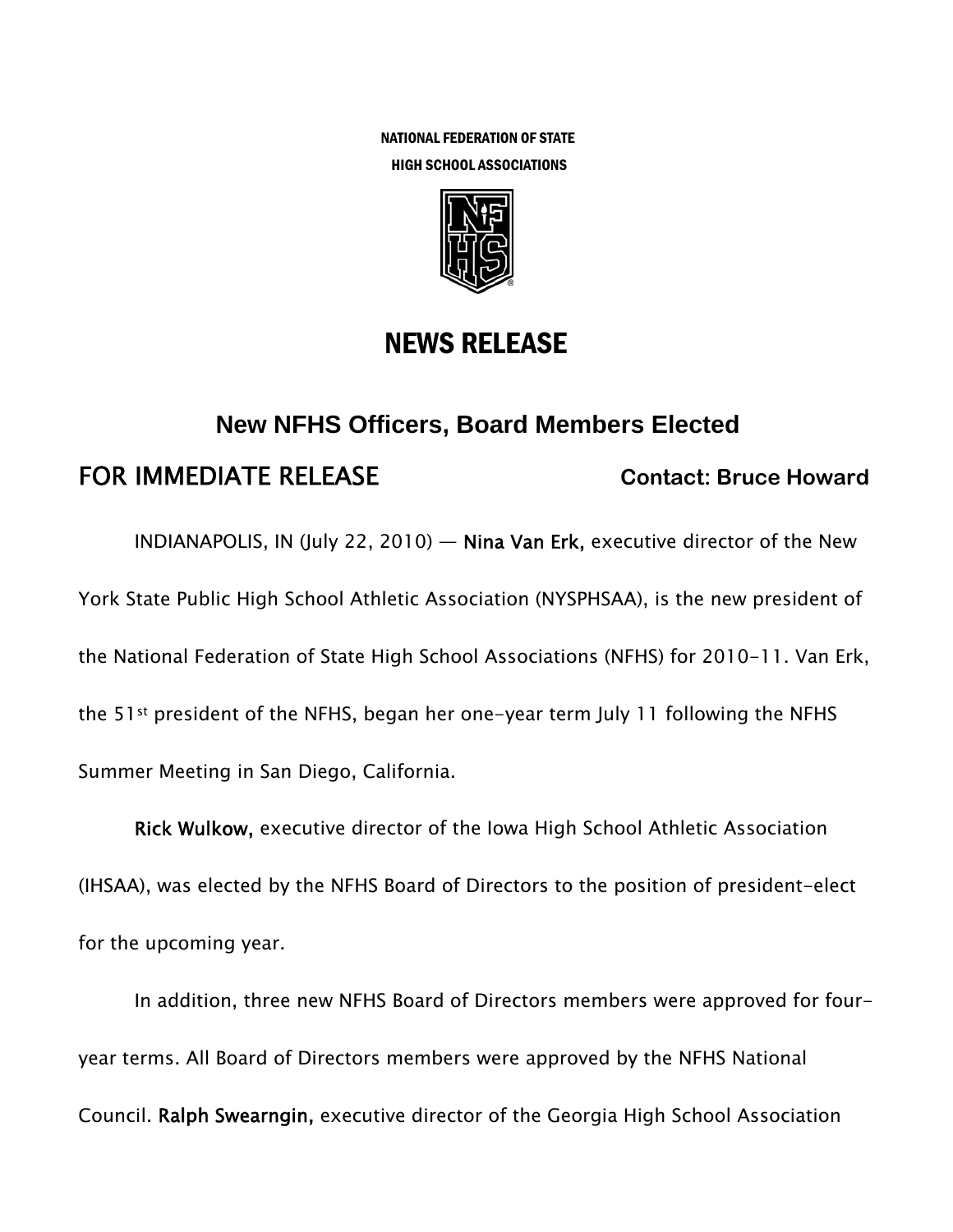(GHSA), Section 3; Harold Slemmer, executive director of the Arizona Interscholastic Association (AIA), Section 7; and Bennie Bennett, superintendent of the Newberry (South Carolina) County School System, at large, Sections 3 and 7, will begin their terms this year.

Van Erk began her career in education at Rhinebeck (New York) Central Schools in 1977, and was athletic director from 1983 to 1995. She then served as the director of health, physical education and athletics in the Katonah (New York) Lewisboro School District for five years before being named NYSPHSAA executive director in 2000.

Prior to joining the NYSPHSAA staff, Van Erk served on numerous committees including the Section 1 Athletic Council, the Section 1 Executive Committee, the NYSPHSAA Executive Committee and the NYSPHSAA Championship Advisory Committee. At the national level, Van Erk has served on the NFHS Annual Meeting Planning Committee and is a current member of the NFHS National High School Spirit of Sport Award Selection Committee. She has served on the NFHS Board of Directors for the past three years.

Van Erk received an associate's degree in physical education in 1975 from Marymount College in Arlington, Virginia, and a bachelor's degree in physical education from Ithaca (New York) College in 1977. In 1981, she received a master's degree in health education from Russell Sage College in Troy, New York, and in 1984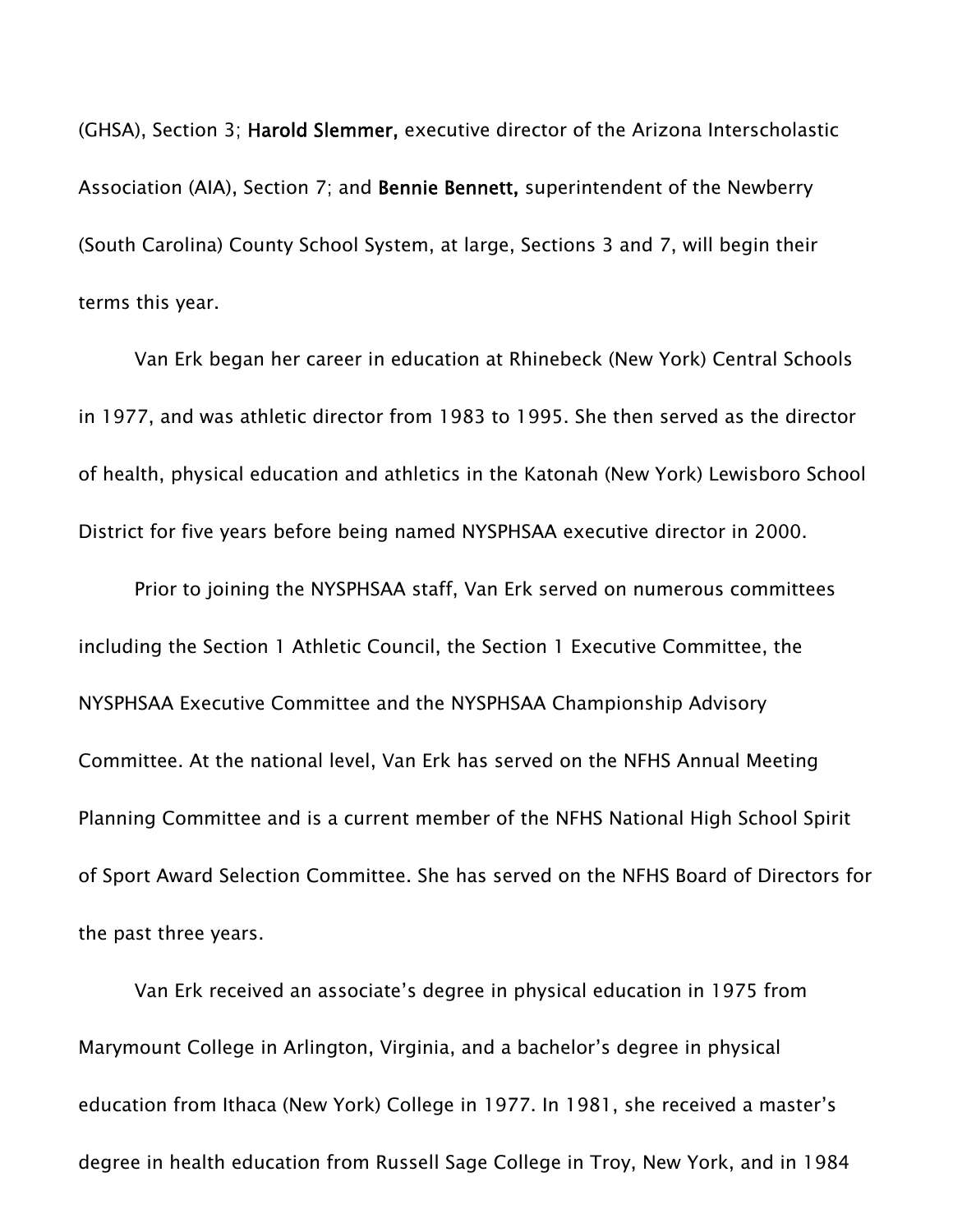she earned certification as a school administrator/supervisor from the State University of New York in New Paltz, New York.

Wulkow, who has served on the NFHS Board of Directors for two years, was named IHSAA executive director in 2005 after 25 years as assistant executive director. Prior to joining the IHSAA, Wulkow was a teacher and football, track and baseball coach at Radcliffe (Iowa) High School (1967-70) and Denison (Iowa) High School (1970-75), where he also was athletic director. He then was an assistant football coach at the University of South Dakota for two years before returning to the high school level as principal at Paullina (Iowa) High School (1977-78) and Jefferson (Iowa) High School (1978-80).

Wulkow, a highly respected basketball official for almost 30 years, was a member of the NFHS Strategic Planning Committee and a former chairperson of the NFHS Basketball Rules Committee. As an official, he worked 11 postseason collegiate tournaments, including five with the NCAA. He was interim commissioner and supervisor of officials for the Iowa Intercollegiate Conference and also served as an observer of football and basketball officials for the Big 12 Conference, as well as an officials scout for the National Football League. A longtime member of the National Association of Sports Officials (NASO), Wulkow was selected president of the NASO Board of Directors for 2010-11.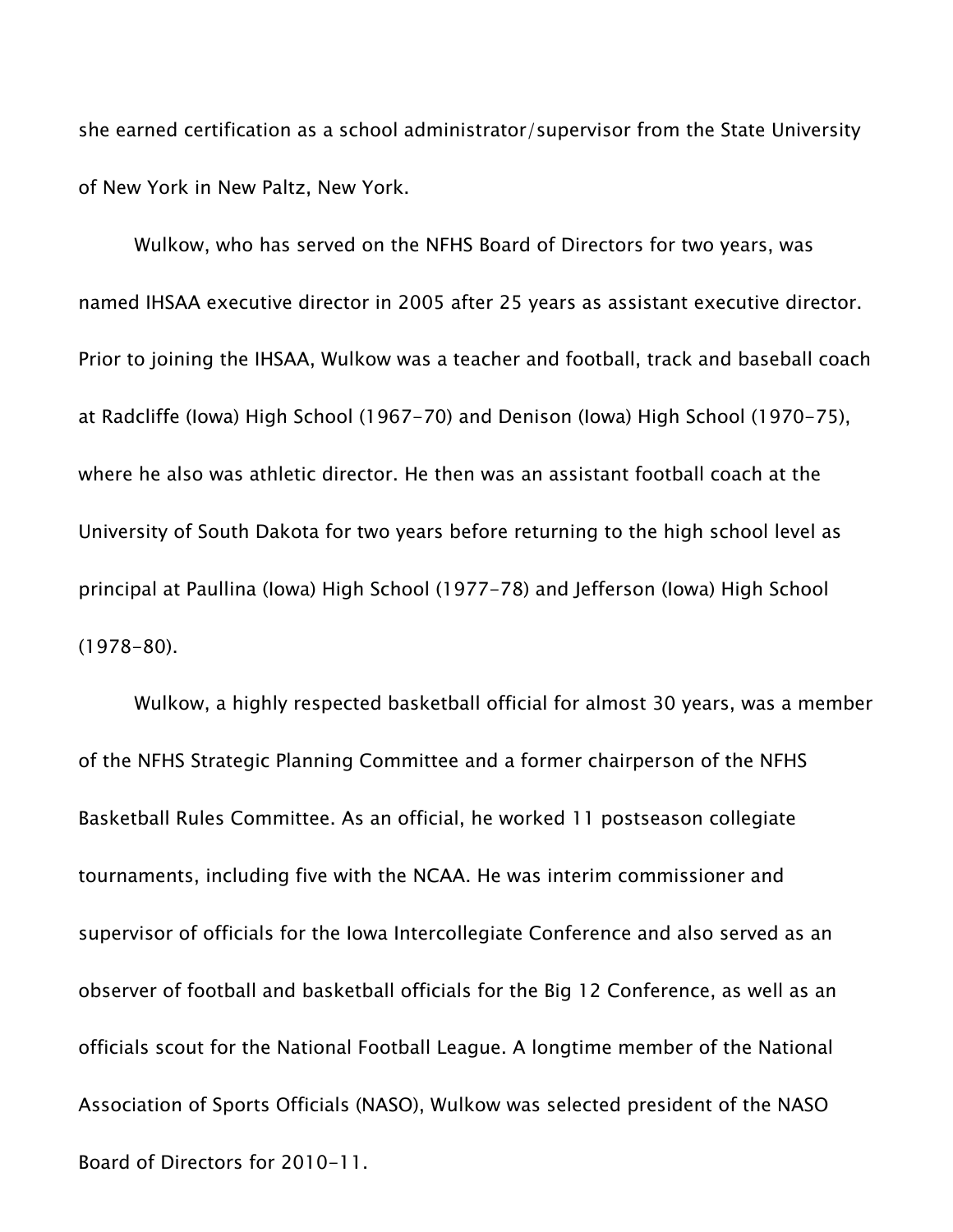Wulkow received his bachelor's degree from Buena Vista (Iowa) University and his master's degree in school administration from the University of South Dakota.

Swearngin was named executive director of the GHSA in 2001, after serving as commissioner of officials for eight years and deputy director for one year. He is a former professor of psychology and education at Atlanta Christian College in East Point, Georgia, where he also coached basketball and baseball for 20 years.

Nationally, Swearngin has served on the NFHS Football Rules Committee since 1992 and is past chair of the NFHS Softball Rules Committee. He is a member of the NASO Board of Directors and the American Association of Adapted Sport Programs Board of Directors.

Swearngin was a football official in Georgia and California for more than 20 years, and is an author and speaker in the areas of coaching and officiating. He was inducted into the National Christian College Athletic Association Hall of Fame in 1992.

Swearngin received his bachelor's and master's degrees from Whittier (California) College and his doctorate in educational psychology from Georgia State University.

Slemmer was named executive director of the AIA in 1999, after nine years as inaugural principal of the award-winning Mountain Pointe High School in Phoenix. Under Slemmer's leadership, Mountain Pointe received numerous awards, including A+ Schools Recognition semifinalist three times.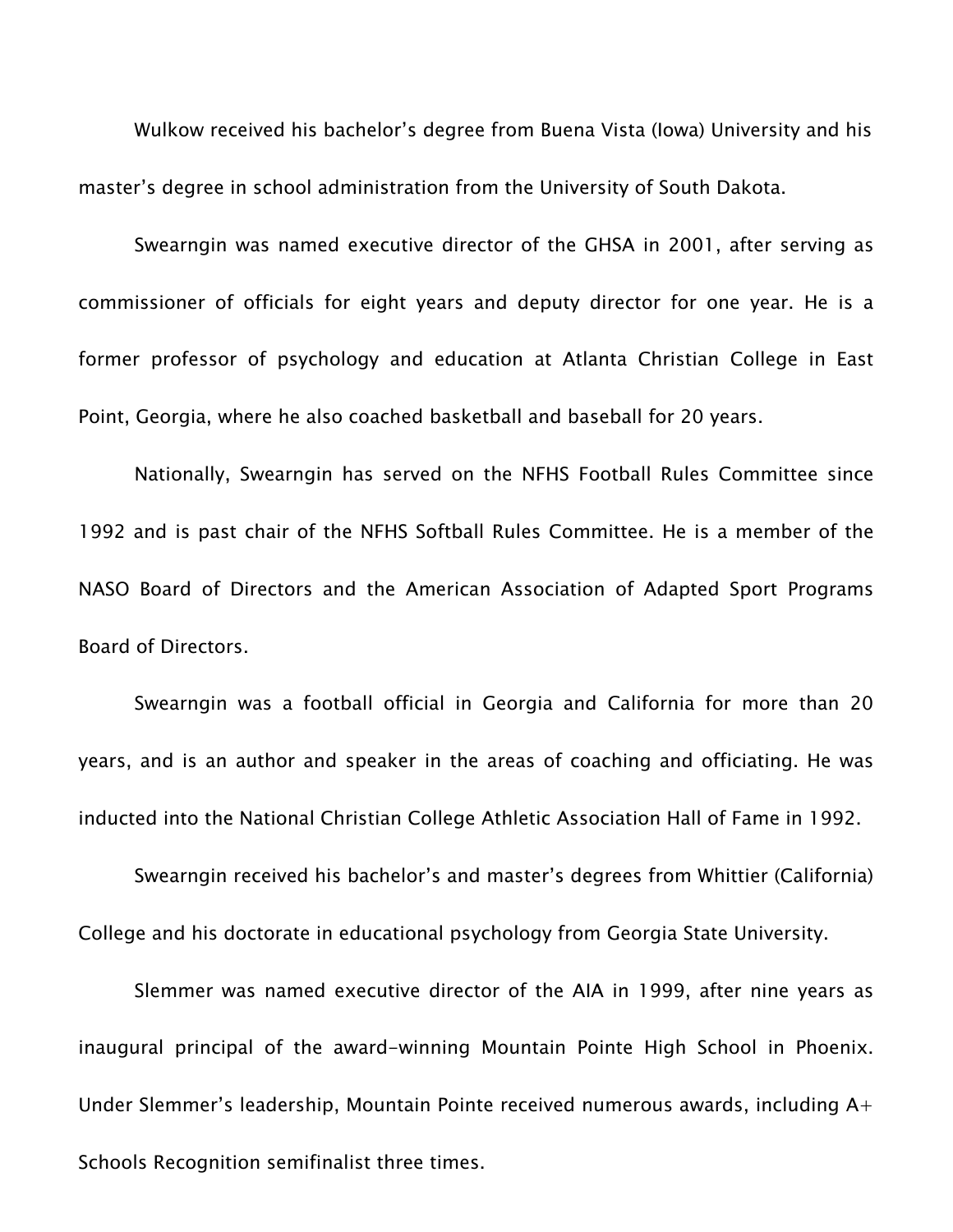Slemmer has been recognized as a leader in curriculum development, high school administration and instruction at the high school and university levels. He was the recipient of the Distinguished Arizonan Award in 2001 and the North Central Accreditation Association's Circle of Excellence. In 2002, in response to his efforts in character development, Slemmer was appointed to Arizona's Governor's Commission of Character Education.

Slemmer has made presentations in 20 states on educational and ethics training programs and policies, including AIA's "Pursuing Victory with Honor" initiative. At the national level, he served on the National Presence Subcommittee of the 2002-2005 NFHS Strategic Planning Committee.

An NCAA Division I athlete at Arizona State University, Slemmer played football for Frank Kush while working toward his bachelor's degree in 1975. He also received his master's (1976) and doctorate of education (1986) from Arizona State.

Superintendent of the Newberry County School System since 2006, Bennett has worked in public education for 27 years. He has certification as a superintendent, secondary supervisor, secondary principal, elementary supervisor, elementary principal and physical education instructor.

Bennett began his career as a physical education teacher at Clover (South Carolina) Middle School, where he also served as the junior varsity basketball and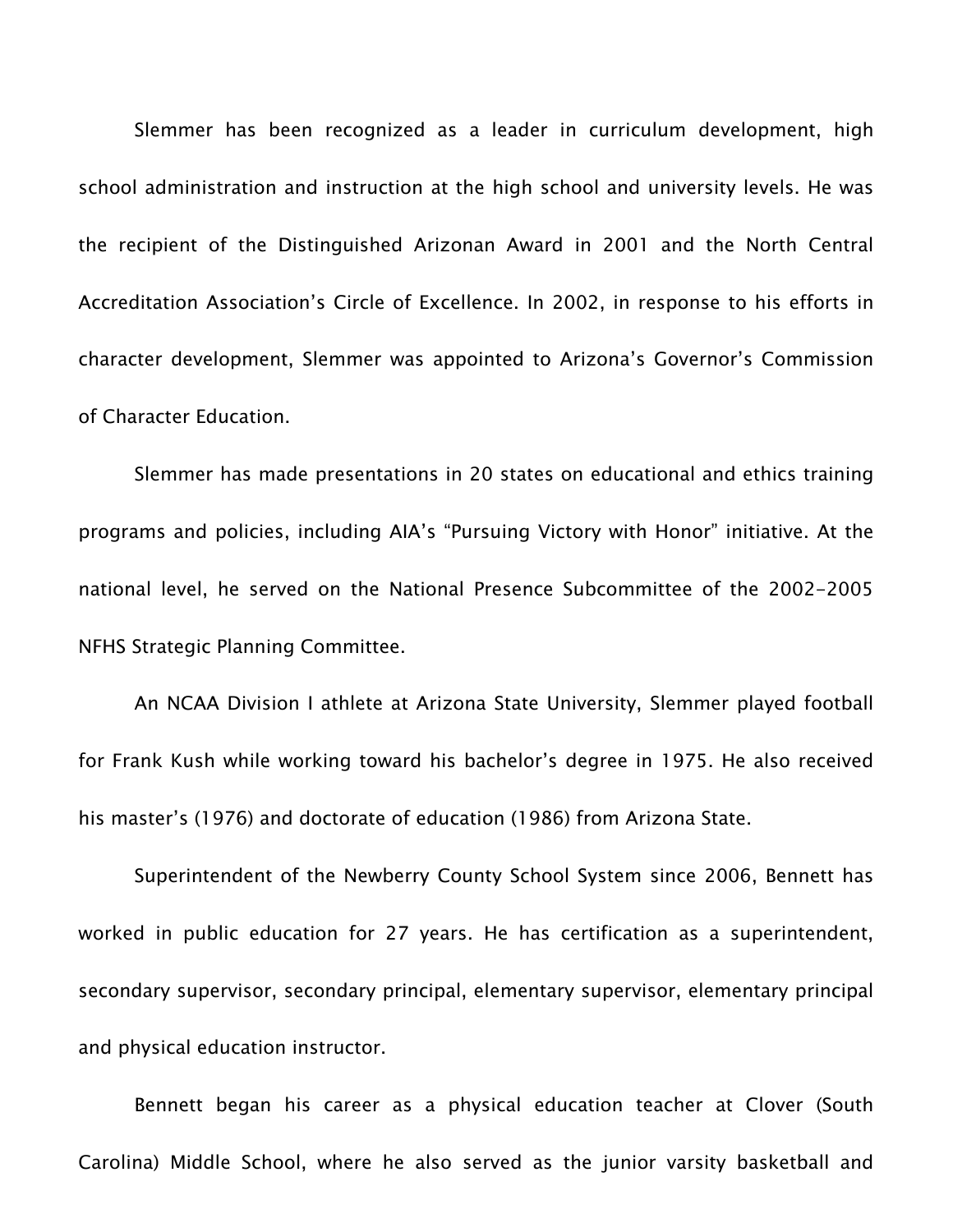football coach. After two years in Clover, Bennett moved to Fort Mill (South Carolina) High School to teach physical education and coach the varsity boys basketball squad.

Bennett returned to Clover in 1989 as the assistant principal and varsity boys basketball coach at Clover High School. Bennett also served as athletic director before becoming principal of Clover Middle School in 1998. Bennett served as assistant superintendent for secondary programs in the Clover School District for 3½ years before taking his current position at Newberry.

Bennett received his bachelor's and master's degrees from Winthrop (South Carolina) College. He was the first men's basketball player to score 1,000 points for the Eagles.

#### # # #

This press release was written by Arika Herron, a summer intern in the NFHS Publications/Communications Department and a rising senior at Butler (Indiana) University.

#### About the National Federation of State High School Associations (NFHS)

The NFHS, based in Indianapolis, Indiana, is the national leadership organization for high school sports and fine arts activities. Since 1920, the NFHS has led the development of education-based interscholastic sports and fine arts activities that help students succeed in their lives. The NFHS sets direction for the future by building awareness and support, improving the participation experience,